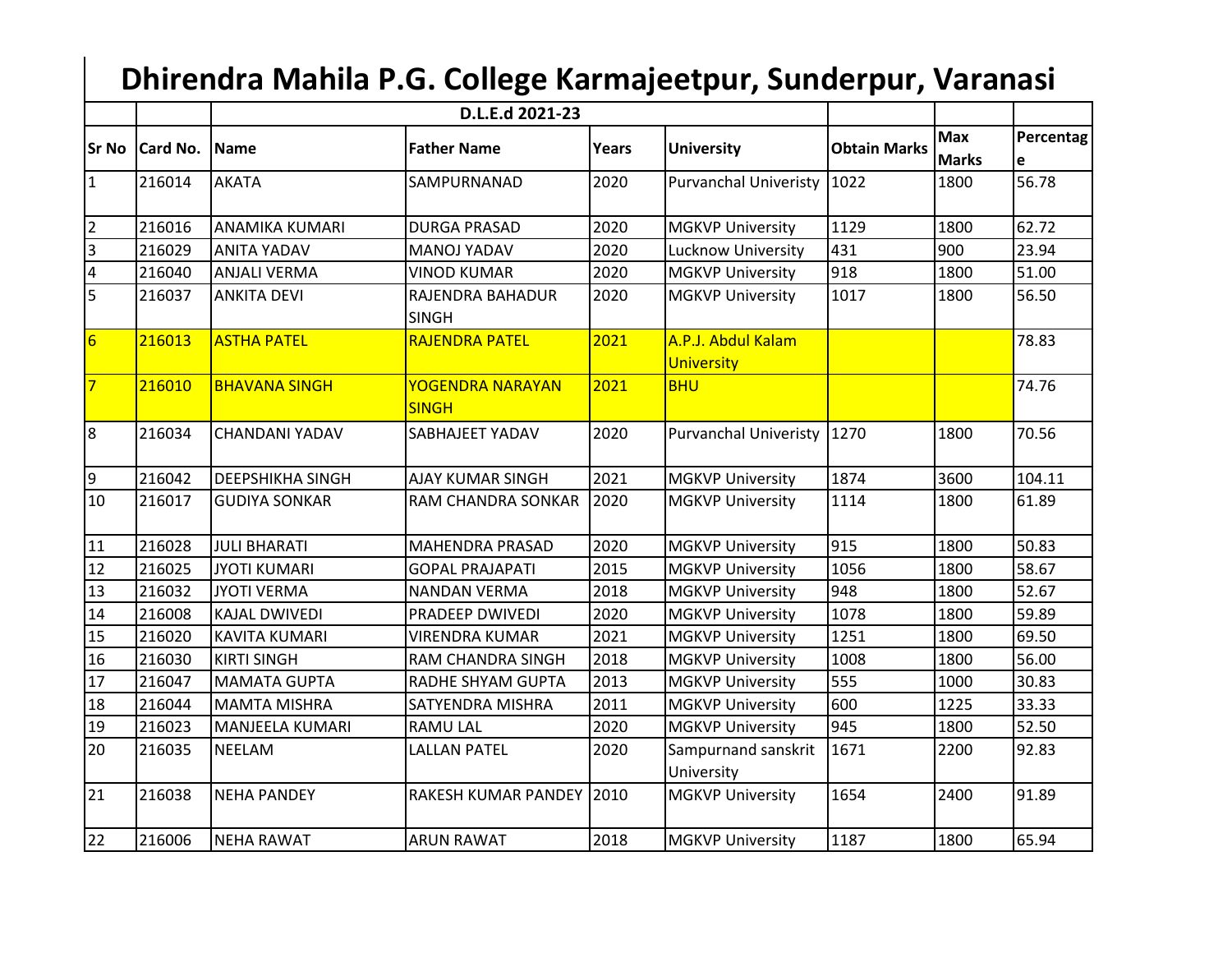| 23 | 216027 | <b>NISHU DABAGARWAL</b>            | <b>KANHAIYA</b>            | 2017 | <b>BHU</b>                   |      |      | 67.10  |
|----|--------|------------------------------------|----------------------------|------|------------------------------|------|------|--------|
|    |        |                                    | <b>DABAGARWAL</b>          |      |                              |      |      |        |
| 24 | 216045 | <b>NITU DEVI</b>                   | <b>HAMRAJ PAL</b>          | 2016 | <b>Purvanchal Univeristy</b> | 982  | 1800 | 54.56  |
|    |        |                                    |                            |      |                              |      |      |        |
| 25 | 216039 | <b>PINKY SHARMA</b>                | RAJENDRA SHARMA            | 2014 | Lucknow University           | 1329 | 2000 | 73.83  |
| 26 | 216026 | POOJA RAI                          | <b>KRISHNA KUMAR RAI</b>   | 2019 | <b>MGKVP University</b>      | 1038 | 1800 | 57.67  |
| 27 | 216033 | PRADIPTA BHATTACHARYA PRONOB KUSUM |                            | 2018 | <b>MGKVP University</b>      | 1029 | 1800 | 57.17  |
|    |        |                                    | <b>BHATTACHARYA</b>        |      |                              |      |      |        |
| 28 | 216022 | PRATICHI MISHRA                    | <b>MAHENDRA PRASAD</b>     | 2021 | <b>MGKVP University</b>      | 1086 | 1850 | 60.33  |
|    |        |                                    | <b>MISHRA</b>              |      |                              |      |      |        |
| 29 | 216015 | RADHIKA PATEL                      | <b>RAM SAGAR PATEL</b>     | 2018 | A.P.J. Abdul Kalam           | 1280 | 2000 | 71.11  |
|    |        |                                    |                            |      | University                   |      |      |        |
| 30 | 216009 | <b>SHALINI PANDEY</b>              | <b>ASHOK KUMAR PANDEY</b>  | 2012 | <b>BHU</b>                   | 945  | 1800 | 52.50  |
|    |        |                                    |                            |      |                              |      |      |        |
| 31 | 216046 | <b>SHAMAN NIKHAT</b>               | <b>MOHD KALEEM</b>         | 2020 | <b>MGKVP University</b>      | 961  | 1800 | 53.39  |
| 32 | 216001 | <b>SHAMBHAVI SINGH</b>             | <b>SANTOSH KUMAR SINGH</b> | 2018 | Swami Vivekanand             | 1868 | 2700 | 103.78 |
|    |        |                                    |                            |      | Subharti University          |      |      |        |
| 33 | 216002 | <b>SHIVANGI MISHRA</b>             | <b>BRAHM PRAKASH</b>       | 2020 | <b>Allahabad University</b>  | 594  | 1800 | 33.00  |
|    |        |                                    | <b>MISHRA</b>              |      |                              |      |      |        |
| 34 | 216036 | SHIVANI VISHWAKARMA                | <b>LAXMAN PRASAD</b>       | 2019 | <b>MGKVP University</b>      | 1965 | 3600 | 109.17 |
|    |        |                                    | VISHWAKARMA                |      |                              |      |      |        |
| 35 | 216031 | <b>SHIVANI YADAV</b>               | <b>RAJESH YADAV</b>        | 2017 | <b>MGKVP University</b>      | 991  | 1850 | 55.06  |
| 36 | 216012 | <b>SHUBHANGI SINGH</b>             | <b>AWADHESH SINGH</b>      | 2020 | <b>MGKVP University</b>      | 1058 | 1800 | 58.78  |
| 37 | 216024 | <b>SHWETA RANJAN</b>               | <b>DHANESH RANJAN</b>      | 2019 | <b>MGKVP University</b>      | 1212 | 1800 | 67.33  |
| 38 | 216048 | <b>SHWETA RAO</b>                  | <b>SHIVNATH RAM</b>        | 2020 | <b>BHU</b>                   |      |      | 72.70  |
|    |        |                                    |                            |      |                              |      |      |        |
| 39 | 216019 | <b>SONI SINGH</b>                  | <b>VISHRAM SINGH</b>       | 2020 | <b>BHU</b>                   |      |      | 69.90  |
|    |        |                                    |                            |      |                              |      |      |        |
| 40 | 216021 | <b>SUMAN SONKAR</b>                | <b>CHHEDI LAL SONKAR</b>   | 2020 | <b>MGKVP University</b>      | 1029 | 1800 | 57.17  |
| 41 | 216003 | <b>SUNITA GUPTA</b>                | <b>TARAK NATH GUPTA</b>    | 2021 | <b>MGKVP University</b>      | 1021 | 1800 | 56.72  |
| 42 | 216004 | TAMANNA JAISWAL                    | MANOHAR LAL JAISWAL 2019   |      | <b>BHU</b>                   |      |      | 74.00  |
|    |        |                                    |                            |      |                              |      |      |        |
| 43 | 216011 | <b>TARA</b>                        | <b>HARE RAM</b>            | 2020 | <b>MGKVP University</b>      | 1023 | 1800 | 56.83  |
| 44 | 216005 | vijay laxmi singh                  | sanjay kumar singh         | 2020 | <b>MGKVP University</b>      | 922  | 1800 | 51.22  |
| 45 | 216007 | Heena Azad                         | Abdul Kalam Azad           | 2020 | <b>MGKVP University</b>      | 1158 | 1800 | 64.33  |
|    |        |                                    |                            |      |                              |      |      |        |
| 46 | 216018 | Sonali Singh                       | Anil Singh                 | 2019 | <b>MGKVP University</b>      | 1112 | 1800 | 61.78  |